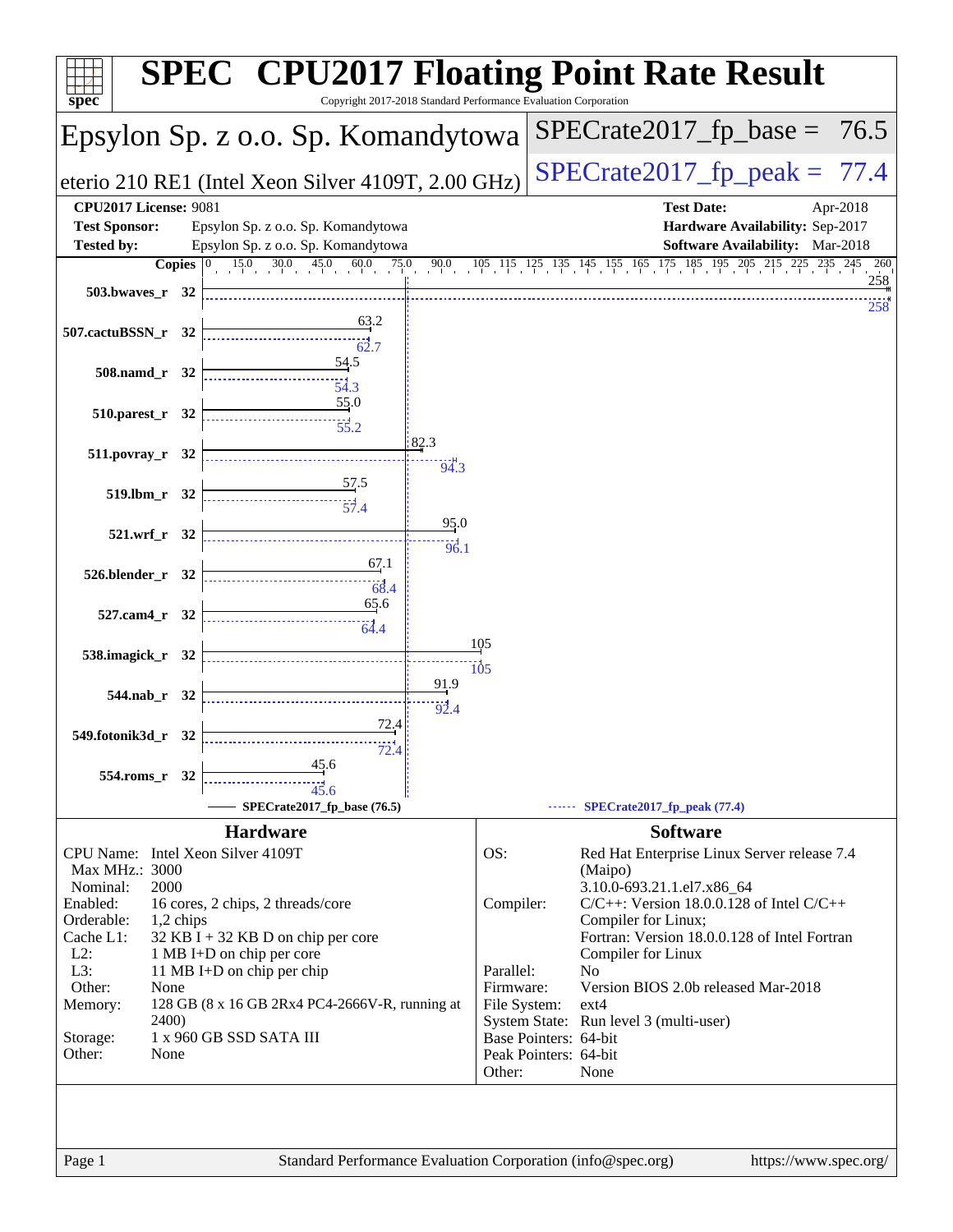

**[SPECrate2017\\_fp\\_peak =](http://www.spec.org/auto/cpu2017/Docs/result-fields.html#SPECrate2017fppeak) 77.4**

Results appear in the [order in which they were run.](http://www.spec.org/auto/cpu2017/Docs/result-fields.html#RunOrder) Bold underlined text [indicates a median measurement.](http://www.spec.org/auto/cpu2017/Docs/result-fields.html#Median)

### **[Submit Notes](http://www.spec.org/auto/cpu2017/Docs/result-fields.html#SubmitNotes)**

 The numactl mechanism was used to bind copies to processors. The config file option 'submit' was used to generate numactl commands to bind each copy to a specific processor. For details, please see the config file.

### **[Operating System Notes](http://www.spec.org/auto/cpu2017/Docs/result-fields.html#OperatingSystemNotes)**

Stack size set to unlimited using "ulimit -s unlimited"

### **[General Notes](http://www.spec.org/auto/cpu2017/Docs/result-fields.html#GeneralNotes)**

Environment variables set by runcpu before the start of the run: LD\_LIBRARY\_PATH = "/cpu2017.1.0/lib/ia32:/cpu2017.1.0/lib/intel64:/cpu2017.1.0/je5.0.1-32:/cpu2017.1.0/je5.0.1-64"

 Binaries compiled on a system with 1x Intel Core i7-4790 CPU + 32 GB RAM memory using Redhat Enterprise Linux 7.4

 Yes: The test sponsor attests, as of date of publication, that CVE-2017-5754 (Meltdown) is mitigated in the system as tested and documented. Yes: The test sponsor attests, as of date of publication, that CVE-2017-5753 (Spectre variant 1) is mitigated in the system as tested and documented. Yes: The test sponsor attests, as of date of publication, that CVE-2017-5715 (Spectre variant 2) is mitigated in the system as tested and documented.

**(Continued on next page)**

| Page 2<br>Standard Performance Evaluation Corporation (info@spec.org) | https://www.spec.org/ |
|-----------------------------------------------------------------------|-----------------------|
|-----------------------------------------------------------------------|-----------------------|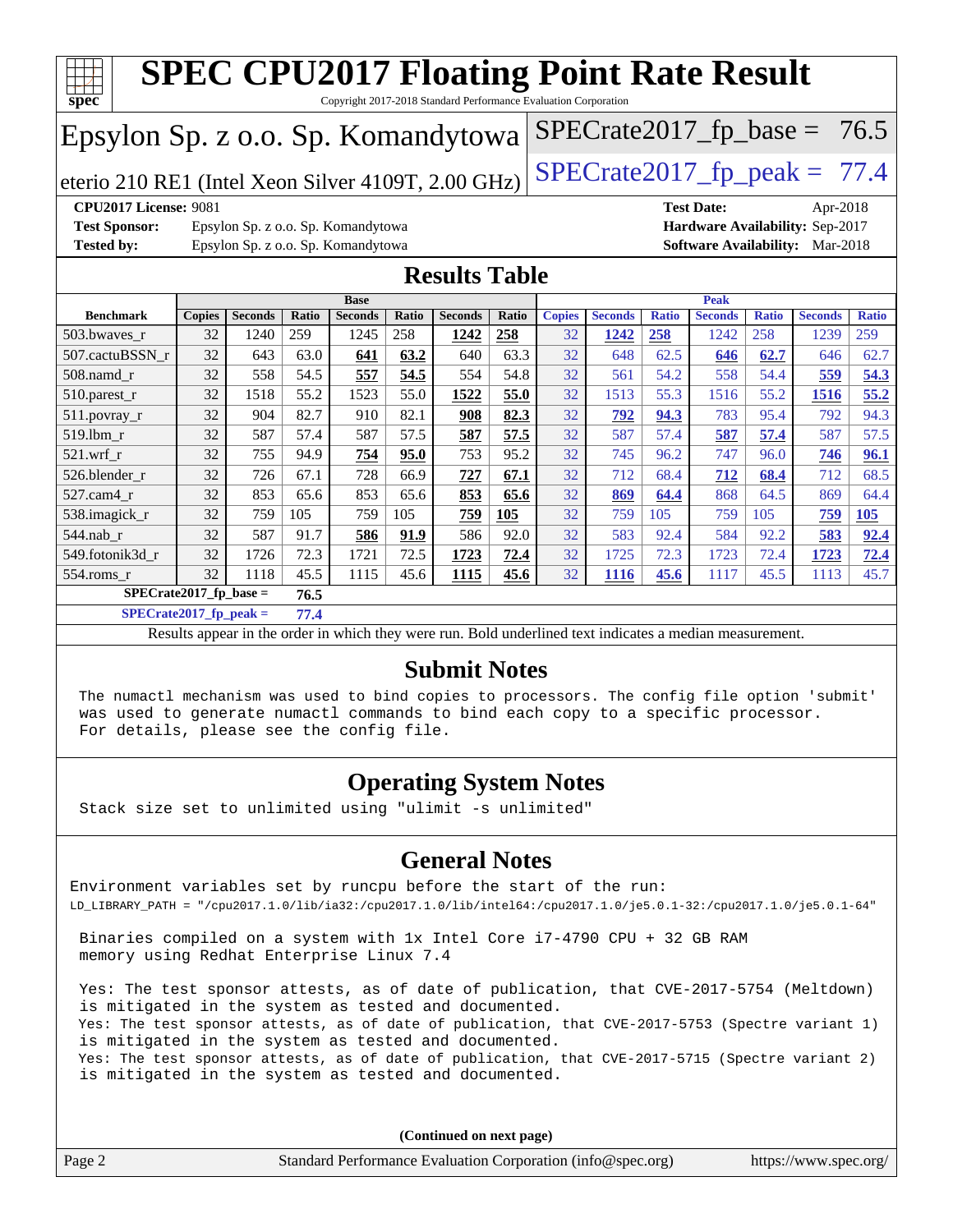

# **[SPEC CPU2017 Floating Point Rate Result](http://www.spec.org/auto/cpu2017/Docs/result-fields.html#SPECCPU2017FloatingPointRateResult)**

Copyright 2017-2018 Standard Performance Evaluation Corporation

# Epsylon Sp. z o.o. Sp. Komandytowa

eterio 210 RE1 (Intel Xeon Silver 4109T, 2.00 GHz)  $\left|$  SPECrate 2017  $\right|$  fp peak = 77.4

 $SPECTate2017_fp\_base = 76.5$ 

**[Test Sponsor:](http://www.spec.org/auto/cpu2017/Docs/result-fields.html#TestSponsor)** Epsylon Sp. z o.o. Sp. Komandytowa **[Hardware Availability:](http://www.spec.org/auto/cpu2017/Docs/result-fields.html#HardwareAvailability)** Sep-2017 **[Tested by:](http://www.spec.org/auto/cpu2017/Docs/result-fields.html#Testedby)** Epsylon Sp. z o.o. Sp. Komandytowa **[Software Availability:](http://www.spec.org/auto/cpu2017/Docs/result-fields.html#SoftwareAvailability)** Mar-2018

**[CPU2017 License:](http://www.spec.org/auto/cpu2017/Docs/result-fields.html#CPU2017License)** 9081 **[Test Date:](http://www.spec.org/auto/cpu2017/Docs/result-fields.html#TestDate)** Apr-2018

### **[General Notes \(Continued\)](http://www.spec.org/auto/cpu2017/Docs/result-fields.html#GeneralNotes)**

 Transparent Huge Pages enabled by default Prior to runcpu invocation Filesystem page cache synced and cleared with: sync; echo 3> /proc/sys/vm/drop\_caches runcpu command invoked through numactl i.e.: numactl --interleave=all runcpu <etc>

### **[Platform Notes](http://www.spec.org/auto/cpu2017/Docs/result-fields.html#PlatformNotes)**

 BIOS Settings: Power Technology = Custom Turbo Mode = Enable Enhanced Halt State (C1E) = Disable CPU C6 report = Disabled Package C State = No limit Software Controlled T-States = Disable Hyper-Threading (All) = Enable Enforce POR = Disable Memory Frequency = Auto Patrol Scrub = Disabled IMC Interleaving = Auto SNC = Disabled Sysinfo program /cpu2017.1.0/bin/sysinfo Rev: r5797 of 2017-06-14 96c45e4568ad54c135fd618bcc091c0f running on SUT Wed Apr 4 05:22:46 2018 SUT (System Under Test) info as seen by some common utilities. For more information on this section, see <https://www.spec.org/cpu2017/Docs/config.html#sysinfo> From /proc/cpuinfo model name : Intel(R) Xeon(R) Silver 4109T CPU @ 2.00GHz 2 "physical id"s (chips) 32 "processors" cores, siblings (Caution: counting these is hw and system dependent. The following excerpts from /proc/cpuinfo might not be reliable. Use with caution.) cpu cores : 8 siblings : 16 physical 0: cores 0 1 2 3 4 5 6 7 physical 1: cores 0 1 2 3 4 5 6 7 From lscpu: Architecture: x86\_64 CPU op-mode(s): 32-bit, 64-bit

**(Continued on next page)**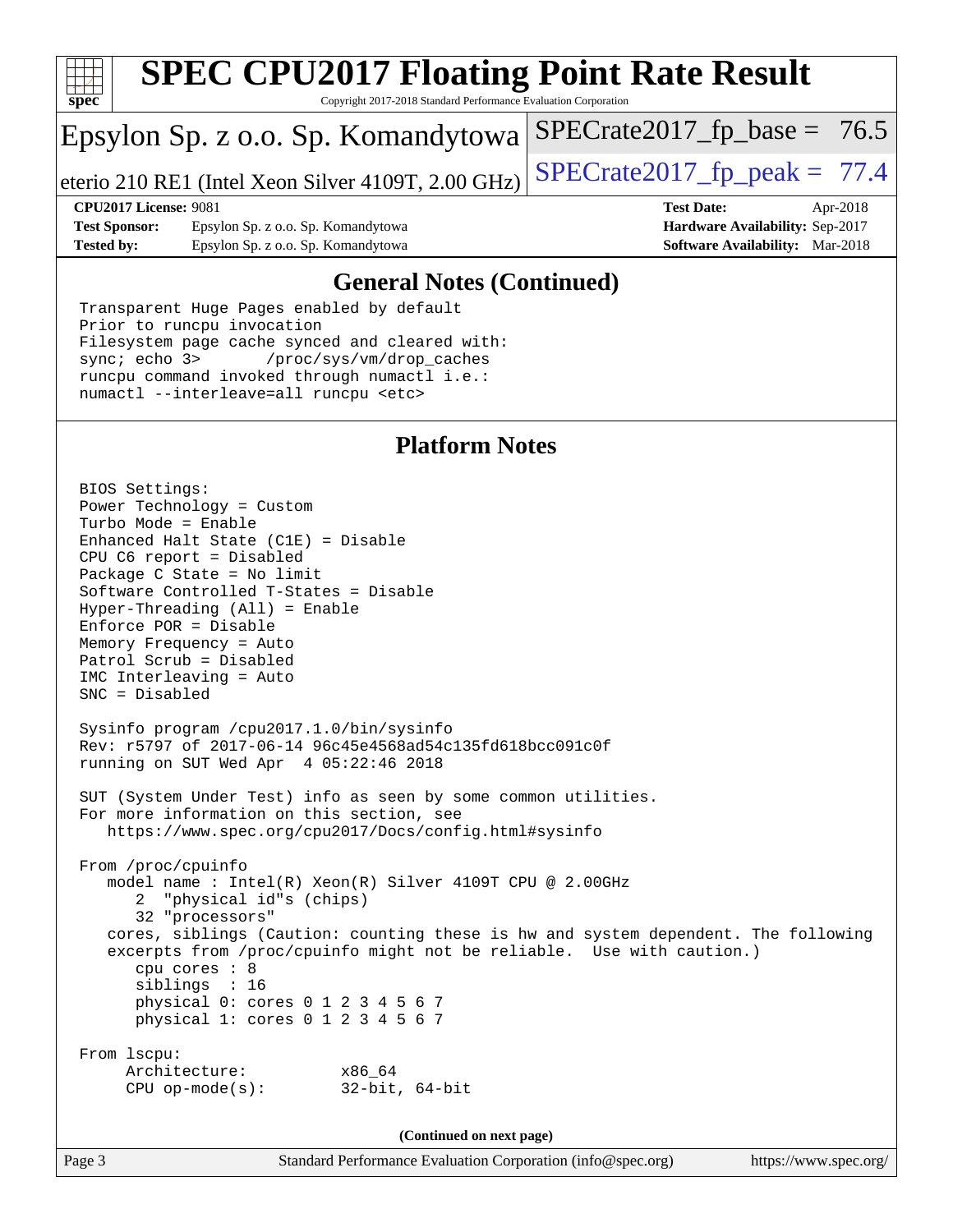

# **[SPEC CPU2017 Floating Point Rate Result](http://www.spec.org/auto/cpu2017/Docs/result-fields.html#SPECCPU2017FloatingPointRateResult)**

Copyright 2017-2018 Standard Performance Evaluation Corporation

# Epsylon Sp. z o.o. Sp. Komandytowa

eterio 210 RE1 (Intel Xeon Silver 4109T, 2.00 GHz) SPECrate  $2017$  fp peak = 77.4

 $SPECrate2017_fp\_base = 76.5$ 

### **[CPU2017 License:](http://www.spec.org/auto/cpu2017/Docs/result-fields.html#CPU2017License)** 9081 **[Test Date:](http://www.spec.org/auto/cpu2017/Docs/result-fields.html#TestDate)** Apr-2018

**[Test Sponsor:](http://www.spec.org/auto/cpu2017/Docs/result-fields.html#TestSponsor)** Epsylon Sp. z o.o. Sp. Komandytowa **[Hardware Availability:](http://www.spec.org/auto/cpu2017/Docs/result-fields.html#HardwareAvailability)** Sep-2017 **[Tested by:](http://www.spec.org/auto/cpu2017/Docs/result-fields.html#Testedby)** Epsylon Sp. z o.o. Sp. Komandytowa **[Software Availability:](http://www.spec.org/auto/cpu2017/Docs/result-fields.html#SoftwareAvailability)** Mar-2018

### **[Platform Notes \(Continued\)](http://www.spec.org/auto/cpu2017/Docs/result-fields.html#PlatformNotes)**

| Page 4 |                                                                                                                                                                                                                                                                                                                                                                                                                                                                                                     | Standard Performance Evaluation Corporation (info@spec.org)                                                                                                                                                                                                                                                                                                                                                                                                                                                                                                                                                                                                                                                                                                                                                                                                                                                                                                                                                                                              | https://www.spec.org |
|--------|-----------------------------------------------------------------------------------------------------------------------------------------------------------------------------------------------------------------------------------------------------------------------------------------------------------------------------------------------------------------------------------------------------------------------------------------------------------------------------------------------------|----------------------------------------------------------------------------------------------------------------------------------------------------------------------------------------------------------------------------------------------------------------------------------------------------------------------------------------------------------------------------------------------------------------------------------------------------------------------------------------------------------------------------------------------------------------------------------------------------------------------------------------------------------------------------------------------------------------------------------------------------------------------------------------------------------------------------------------------------------------------------------------------------------------------------------------------------------------------------------------------------------------------------------------------------------|----------------------|
|        |                                                                                                                                                                                                                                                                                                                                                                                                                                                                                                     | (Continued on next page)                                                                                                                                                                                                                                                                                                                                                                                                                                                                                                                                                                                                                                                                                                                                                                                                                                                                                                                                                                                                                                 |                      |
|        | physical chip.<br>$available: 2 nodes (0-1)$<br>node 0 cpus: 0 1 2 3 4 5 6 7 16 17 18 19 20 21 22 23<br>node 0 size: 65196 MB<br>node 0 free: 63085 MB<br>node 1 size: 65536 MB<br>node 1 free: 63771 MB<br>node distances:                                                                                                                                                                                                                                                                         | node 1 cpus: 8 9 10 11 12 13 14 15 24 25 26 27 28 29 30 31                                                                                                                                                                                                                                                                                                                                                                                                                                                                                                                                                                                                                                                                                                                                                                                                                                                                                                                                                                                               |                      |
|        | /proc/cpuinfo cache data<br>cache size : 11264 KB                                                                                                                                                                                                                                                                                                                                                                                                                                                   | From numactl --hardware WARNING: a numactl 'node' might or might not correspond to a                                                                                                                                                                                                                                                                                                                                                                                                                                                                                                                                                                                                                                                                                                                                                                                                                                                                                                                                                                     |                      |
|        | Byte Order:<br>32<br>CPU(s):<br>$0 - 31$<br>On-line $CPU(s)$ list:<br>Thread( $s$ ) per core:<br>2<br>8<br>$Core(s)$ per socket:<br>2<br>Socket(s):<br>$\overline{a}$<br>NUMA $node(s):$<br>Vendor ID:<br>CPU family:<br>6<br>Model:<br>85<br>Model name:<br>Stepping:<br>4<br>CPU MHz:<br>$CPU$ $max$ $MHz$ :<br>CPU min MHz:<br>BogoMIPS:<br>Virtualization:<br>Lld cache:<br>32K<br>Lli cache:<br>32K<br>$L2$ cache:<br>$L3$ cache:<br>NUMA $node0$ $CPU(s)$ :<br>NUMA nodel $CPU(s):$<br>Flags: | Little Endian<br>GenuineIntel<br>$Intel(R) Xeon(R) Silver 4109T CPU @ 2.00GHz$<br>2001.000<br>2001.0000<br>800.0000<br>4000.00<br>$VT - x$<br>1024K<br>11264K<br>$0 - 7$ , 16 – 23<br>$8 - 15, 24 - 31$<br>fpu vme de pse tsc msr pae mce cx8 apic sep mtrr pge mca cmov<br>pat pse36 clflush dts acpi mmx fxsr sse sse2 ss ht tm pbe syscall nx pdpelgb rdtscp<br>lm constant_tsc art arch_perfmon pebs bts rep_good nopl xtopology nonstop_tsc<br>aperfmperf eagerfpu pni pclmulqdq dtes64 monitor ds_cpl vmx smx est tm2 ssse3 fma<br>cx16 xtpr pdcm pcid dca sse4_1 sse4_2 x2apic movbe popcnt tsc_deadline_timer aes<br>xsave avx f16c rdrand lahf_lm abm 3dnowprefetch epb cat_13 cdp_13 invpcid_single<br>intel_pt spec_ctrl ibpb_support tpr_shadow vnmi flexpriority ept vpid fsgsbase<br>tsc_adjust bmil hle avx2 smep bmi2 erms invpcid rtm cqm mpx rdt_a avx512f avx512dq<br>rdseed adx smap clflushopt clwb avx512cd avx512bw avx512vl xsaveopt xsavec xgetbvl<br>cqm_llc cqm_occup_llc cqm_mbm_total cqm_mbm_local dtherm ida arat pln pts |                      |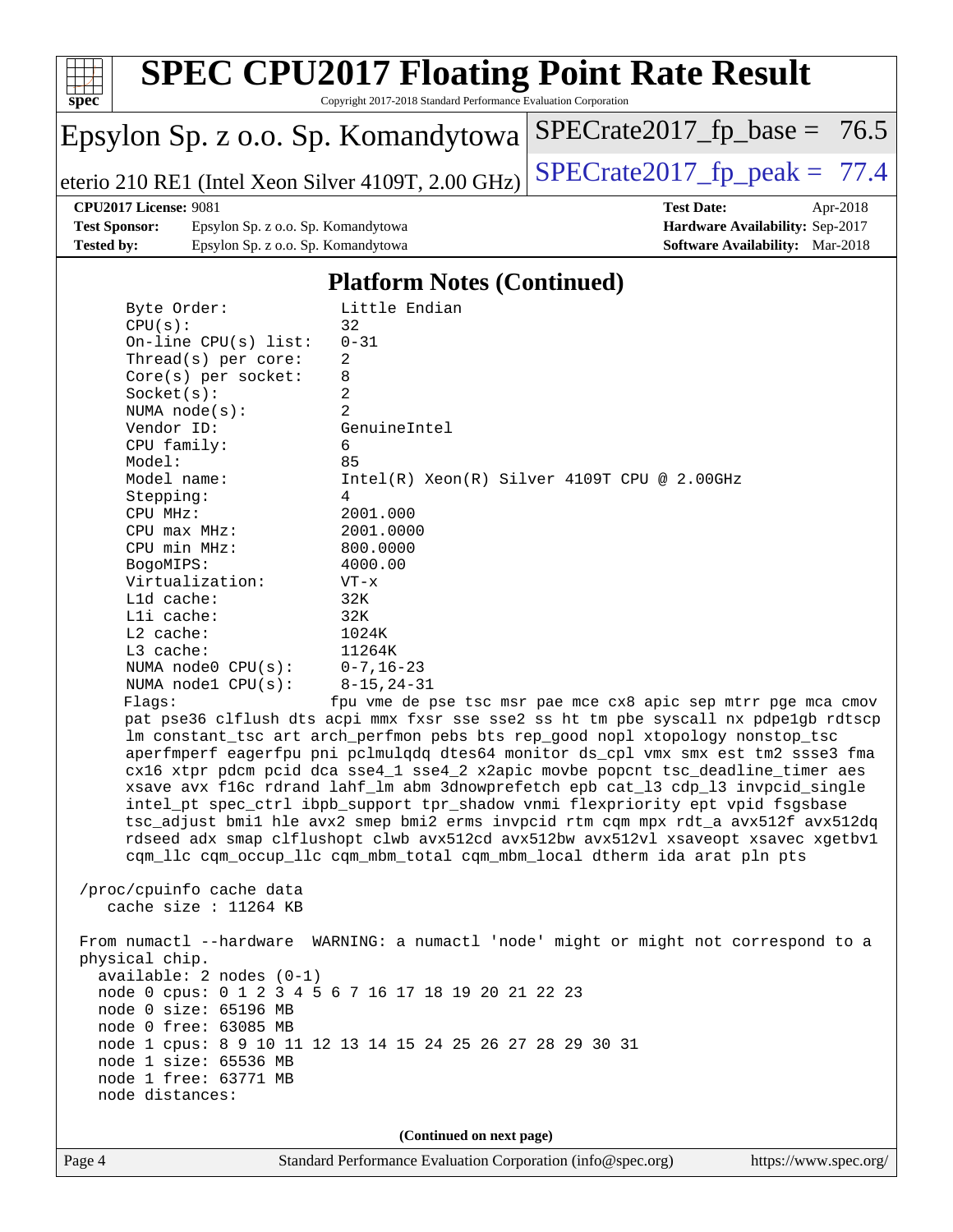| <b>SPEC CPU2017 Floating Point Rate Result</b>                                                                                                                                                                                                                                                                                                                                                                                                                                                                                                                                                                                                                                                                                                                                                                                                                                                                                                                                                                                                                                                                                                                                                                                                                                                                                                                                                                                                                                       |                                                                                                            |
|--------------------------------------------------------------------------------------------------------------------------------------------------------------------------------------------------------------------------------------------------------------------------------------------------------------------------------------------------------------------------------------------------------------------------------------------------------------------------------------------------------------------------------------------------------------------------------------------------------------------------------------------------------------------------------------------------------------------------------------------------------------------------------------------------------------------------------------------------------------------------------------------------------------------------------------------------------------------------------------------------------------------------------------------------------------------------------------------------------------------------------------------------------------------------------------------------------------------------------------------------------------------------------------------------------------------------------------------------------------------------------------------------------------------------------------------------------------------------------------|------------------------------------------------------------------------------------------------------------|
| spec<br>Copyright 2017-2018 Standard Performance Evaluation Corporation<br>Epsylon Sp. z o.o. Sp. Komandytowa                                                                                                                                                                                                                                                                                                                                                                                                                                                                                                                                                                                                                                                                                                                                                                                                                                                                                                                                                                                                                                                                                                                                                                                                                                                                                                                                                                        | $SPECrate2017_fp\_base = 76.5$                                                                             |
| eterio 210 RE1 (Intel Xeon Silver 4109T, 2.00 GHz)                                                                                                                                                                                                                                                                                                                                                                                                                                                                                                                                                                                                                                                                                                                                                                                                                                                                                                                                                                                                                                                                                                                                                                                                                                                                                                                                                                                                                                   | $SPECrate2017_fp\_peak = 77.4$                                                                             |
| <b>CPU2017 License: 9081</b><br><b>Test Sponsor:</b><br>Epsylon Sp. z o.o. Sp. Komandytowa<br><b>Tested by:</b><br>Epsylon Sp. z o.o. Sp. Komandytowa                                                                                                                                                                                                                                                                                                                                                                                                                                                                                                                                                                                                                                                                                                                                                                                                                                                                                                                                                                                                                                                                                                                                                                                                                                                                                                                                | <b>Test Date:</b><br>Apr-2018<br>Hardware Availability: Sep-2017<br><b>Software Availability:</b> Mar-2018 |
| <b>Platform Notes (Continued)</b>                                                                                                                                                                                                                                                                                                                                                                                                                                                                                                                                                                                                                                                                                                                                                                                                                                                                                                                                                                                                                                                                                                                                                                                                                                                                                                                                                                                                                                                    |                                                                                                            |
| 1<br>node<br>0<br>0:<br>10<br>21<br>1:<br>21<br>10<br>From /proc/meminfo<br>MemTotal:<br>131460424 kB<br>HugePages_Total:<br>0<br>Hugepagesize:<br>2048 kB<br>From /etc/*release* /etc/*version*<br>os-release:<br>NAME="Red Hat Enterprise Linux Server"<br>VERSION="7.4 (Maipo)"<br>ID="rhel"<br>ID_LIKE="fedora"<br>VARIANT="Server"<br>VARIANT ID="server"<br>VERSION_ID="7.4"<br>PRETTY_NAME="Red Hat Enterprise Linux"<br>redhat-release: Red Hat Enterprise Linux Server release 7.4 (Maipo)<br>system-release: Red Hat Enterprise Linux Server release 7.4 (Maipo)<br>system-release-cpe: cpe:/o:redhat:enterprise_linux:7.4:ga:server<br>uname $-a$ :<br>Linux SUT 3.10.0-693.21.1.el7.x86_64 #1 SMP Fri Feb 23 18:54:16 UTC 2018 x86_64 x86_64<br>x86_64 GNU/Linux<br>run-level 3 Apr 3 17:42<br>SPEC is set to: /cpu2017.1.0<br>Filesystem<br>Type Size Used Avail Use% Mounted on<br>$/\text{dev}/\text{sdal}$<br>$ext4$ 825G<br>85G 699G 11% /<br>Additional information from dmidecode follows. WARNING: Use caution when you interpret<br>this section. The 'dmidecode' program reads system data which is "intended to allow<br>hardware to be accurately determined", but the intent may not be met, as there are<br>frequent changes to hardware, firmware, and the "DMTF SMBIOS" standard.<br>BIOS American Megatrends Inc. 2.0b 03/06/2018<br>Memory:<br>8x Samsung M393A2G40EB2-CTD 16 GB 2 rank 2666, configured at 2400<br>(End of data from sysinfo program) |                                                                                                            |
|                                                                                                                                                                                                                                                                                                                                                                                                                                                                                                                                                                                                                                                                                                                                                                                                                                                                                                                                                                                                                                                                                                                                                                                                                                                                                                                                                                                                                                                                                      |                                                                                                            |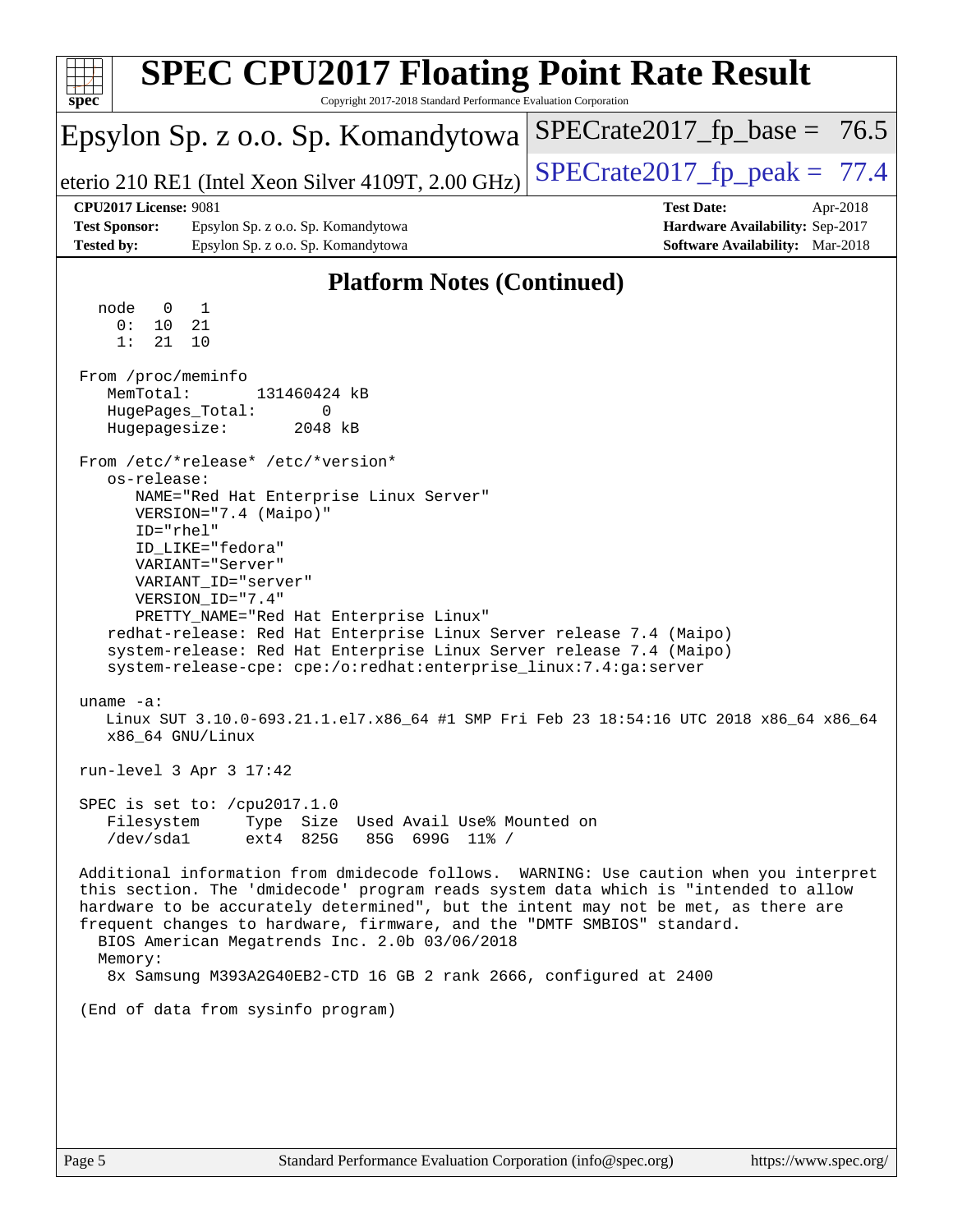| <b>SPEC CPU2017 Floating Point Rate Result</b><br>Copyright 2017-2018 Standard Performance Evaluation Corporation<br>$spec^*$                                                                 |                                                                                                     |  |
|-----------------------------------------------------------------------------------------------------------------------------------------------------------------------------------------------|-----------------------------------------------------------------------------------------------------|--|
| Epsylon Sp. z o.o. Sp. Komandytowa                                                                                                                                                            | $SPECrate2017_fp\_base = 76.5$                                                                      |  |
| eterio 210 RE1 (Intel Xeon Silver 4109T, 2.00 GHz)                                                                                                                                            | $SPECrate2017_fp\_peak = 77.4$                                                                      |  |
| <b>CPU2017 License: 9081</b><br><b>Test Sponsor:</b><br>Epsylon Sp. z o.o. Sp. Komandytowa<br><b>Tested by:</b><br>Epsylon Sp. z o.o. Sp. Komandytowa                                         | <b>Test Date:</b><br>Apr-2018<br>Hardware Availability: Sep-2017<br>Software Availability: Mar-2018 |  |
| <b>Compiler Version Notes</b>                                                                                                                                                                 |                                                                                                     |  |
| 519.1bm_r(base) 538.imagick_r(base, peak) 544.nab_r(base)                                                                                                                                     |                                                                                                     |  |
| icc (ICC) 18.0.0 20170811<br>Copyright (C) 1985-2017 Intel Corporation. All rights reserved.                                                                                                  |                                                                                                     |  |
| $519.1bm_r(peak) 544.nab_r(peak)$<br>CC.                                                                                                                                                      | -------------------------------------                                                               |  |
| icc (ICC) 18.0.0 20170811<br>Copyright (C) 1985-2017 Intel Corporation. All rights reserved.                                                                                                  |                                                                                                     |  |
| $CXXC 508.namd_r(base) 510.parest_r(base)$                                                                                                                                                    |                                                                                                     |  |
| icpc (ICC) 18.0.0 20170811<br>Copyright (C) 1985-2017 Intel Corporation. All rights reserved.                                                                                                 |                                                                                                     |  |
| CXXC 508.namd_r(peak) 510.parest_r(peak)                                                                                                                                                      |                                                                                                     |  |
| icpc (ICC) 18.0.0 20170811<br>Copyright (C) 1985-2017 Intel Corporation. All rights reserved.                                                                                                 |                                                                                                     |  |
| 511.povray_r(base) 526.blender_r(base)<br>CC.                                                                                                                                                 |                                                                                                     |  |
| icpc (ICC) 18.0.0 20170811<br>Copyright (C) 1985-2017 Intel Corporation. All rights reserved.<br>icc (ICC) 18.0.0 20170811<br>Copyright (C) 1985-2017 Intel Corporation. All rights reserved. |                                                                                                     |  |
| 511.povray_r(peak) 526.blender_r(peak)<br>CC.                                                                                                                                                 |                                                                                                     |  |
| icpc (ICC) 18.0.0 20170811<br>Copyright (C) 1985-2017 Intel Corporation. All rights reserved.<br>icc (ICC) 18.0.0 20170811<br>Copyright (C) 1985-2017 Intel Corporation. All rights reserved. |                                                                                                     |  |
|                                                                                                                                                                                               |                                                                                                     |  |
| (Continued on next page)                                                                                                                                                                      |                                                                                                     |  |
| Standard Performance Evaluation Corporation (info@spec.org)<br>Page 6                                                                                                                         | https://www.spec.org/                                                                               |  |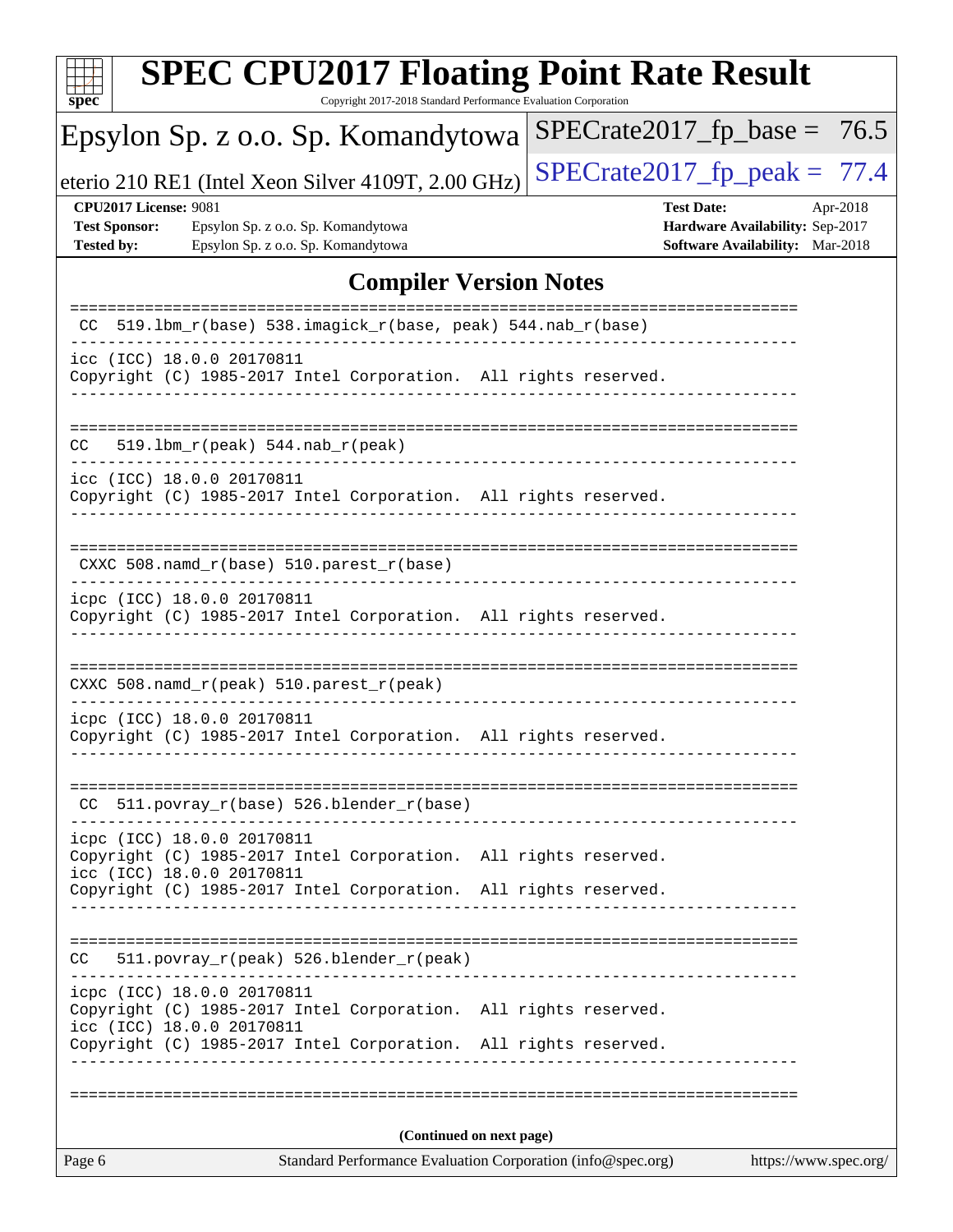| <b>SPEC CPU2017 Floating Point Rate Result</b><br>Copyright 2017-2018 Standard Performance Evaluation Corporation<br>$spec^*$                                       |                                                                                                            |  |
|---------------------------------------------------------------------------------------------------------------------------------------------------------------------|------------------------------------------------------------------------------------------------------------|--|
| Epsylon Sp. z o.o. Sp. Komandytowa                                                                                                                                  | $SPECrate2017_fp\_base = 76.5$                                                                             |  |
| eterio 210 RE1 (Intel Xeon Silver 4109T, 2.00 GHz)                                                                                                                  | $SPECrate2017_fp\_peak = 77.4$                                                                             |  |
| <b>CPU2017 License: 9081</b><br><b>Test Sponsor:</b><br>Epsylon Sp. z o.o. Sp. Komandytowa<br><b>Tested by:</b><br>Epsylon Sp. z o.o. Sp. Komandytowa               | <b>Test Date:</b><br>Apr-2018<br>Hardware Availability: Sep-2017<br><b>Software Availability:</b> Mar-2018 |  |
| <b>Compiler Version Notes (Continued)</b>                                                                                                                           |                                                                                                            |  |
| 507.cactuBSSN_r(base)<br>FC.                                                                                                                                        |                                                                                                            |  |
| icpc (ICC) 18.0.0 20170811<br>Copyright (C) 1985-2017 Intel Corporation. All rights reserved.<br>icc (ICC) 18.0.0 20170811                                          |                                                                                                            |  |
| Copyright (C) 1985-2017 Intel Corporation. All rights reserved.<br>ifort (IFORT) 18.0.0 20170811<br>Copyright (C) 1985-2017 Intel Corporation. All rights reserved. |                                                                                                            |  |
| 507.cactuBSSN_r(peak)<br>FC.                                                                                                                                        |                                                                                                            |  |
| icpc (ICC) 18.0.0 20170811<br>Copyright (C) 1985-2017 Intel Corporation. All rights reserved.<br>icc (ICC) 18.0.0 20170811                                          |                                                                                                            |  |
| Copyright (C) 1985-2017 Intel Corporation. All rights reserved.<br>ifort (IFORT) 18.0.0 20170811<br>Copyright (C) 1985-2017 Intel Corporation. All rights reserved. |                                                                                                            |  |
|                                                                                                                                                                     |                                                                                                            |  |
| 503.bwaves_r(base, peak) 549.fotonik3d_r(base, peak) 554.roms_r(base)<br>FC.                                                                                        |                                                                                                            |  |
| ifort (IFORT) 18.0.0 20170811<br>Copyright (C) 1985-2017 Intel Corporation. All rights reserved.                                                                    |                                                                                                            |  |
| $554.rows_r (peak)$<br>FC.                                                                                                                                          |                                                                                                            |  |
| ifort (IFORT) 18.0.0 20170811<br>Copyright (C) 1985-2017 Intel Corporation. All rights reserved.                                                                    |                                                                                                            |  |
| $CC$ 521.wrf_r(base) 527.cam4_r(base)<br>------------------------------------                                                                                       |                                                                                                            |  |
| ifort (IFORT) 18.0.0 20170811<br>Copyright (C) 1985-2017 Intel Corporation. All rights reserved.<br>icc (ICC) 18.0.0 20170811                                       |                                                                                                            |  |
| Copyright (C) 1985-2017 Intel Corporation. All rights reserved.                                                                                                     |                                                                                                            |  |
| $521.wrf_r(peak) 527.cam4_r(peak)$<br>CC.                                                                                                                           |                                                                                                            |  |
| (Continued on next page)                                                                                                                                            |                                                                                                            |  |
| Page 7<br>Standard Performance Evaluation Corporation (info@spec.org)                                                                                               | https://www.spec.org/                                                                                      |  |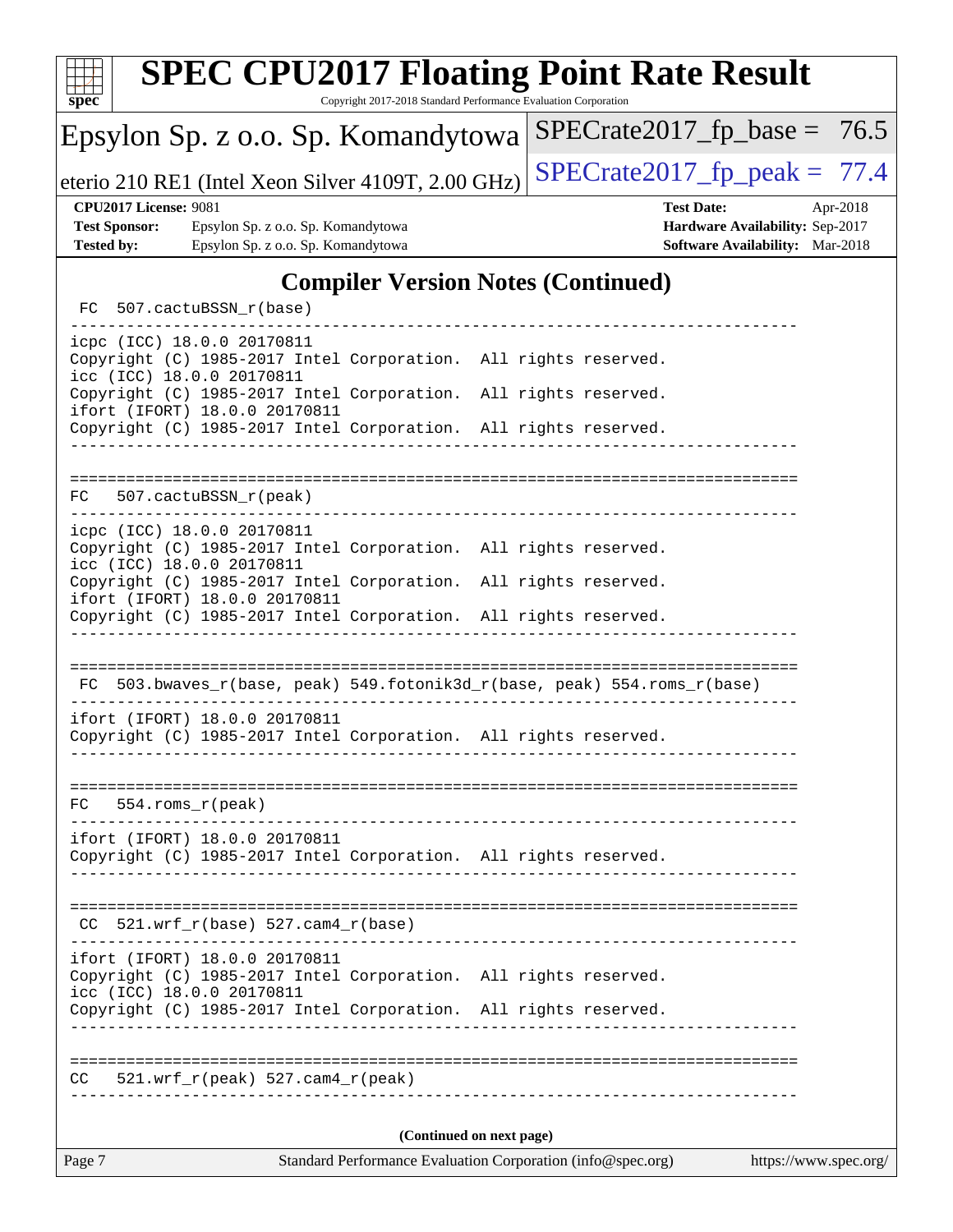

# **[SPEC CPU2017 Floating Point Rate Result](http://www.spec.org/auto/cpu2017/Docs/result-fields.html#SPECCPU2017FloatingPointRateResult)**

Copyright 2017-2018 Standard Performance Evaluation Corporation

## Epsylon Sp. z o.o. Sp. Komandytowa

eterio 210 RE1 (Intel Xeon Silver 4109T, 2.00 GHz)  $\left|$  SPECrate 2017 fp peak = 77.4

 $SPECTate2017_fp\_base = 76.5$ 

**[Test Sponsor:](http://www.spec.org/auto/cpu2017/Docs/result-fields.html#TestSponsor)** Epsylon Sp. z o.o. Sp. Komandytowa **[Hardware Availability:](http://www.spec.org/auto/cpu2017/Docs/result-fields.html#HardwareAvailability)** Sep-2017 **[Tested by:](http://www.spec.org/auto/cpu2017/Docs/result-fields.html#Testedby)** Epsylon Sp. z o.o. Sp. Komandytowa **[Software Availability:](http://www.spec.org/auto/cpu2017/Docs/result-fields.html#SoftwareAvailability)** Mar-2018

**[CPU2017 License:](http://www.spec.org/auto/cpu2017/Docs/result-fields.html#CPU2017License)** 9081 **[Test Date:](http://www.spec.org/auto/cpu2017/Docs/result-fields.html#TestDate)** Apr-2018

### **[Compiler Version Notes \(Continued\)](http://www.spec.org/auto/cpu2017/Docs/result-fields.html#CompilerVersionNotes)**

ifort (IFORT) 18.0.0 20170811 Copyright (C) 1985-2017 Intel Corporation. All rights reserved. icc (ICC) 18.0.0 20170811 Copyright (C) 1985-2017 Intel Corporation. All rights reserved. ------------------------------------------------------------------------------

# **[Base Compiler Invocation](http://www.spec.org/auto/cpu2017/Docs/result-fields.html#BaseCompilerInvocation)**

| C benchmarks: |  |
|---------------|--|
| icc           |  |

[C++ benchmarks:](http://www.spec.org/auto/cpu2017/Docs/result-fields.html#CXXbenchmarks) [icpc](http://www.spec.org/cpu2017/results/res2018q2/cpu2017-20180416-04908.flags.html#user_CXXbase_intel_icpc_18.0_c510b6838c7f56d33e37e94d029a35b4a7bccf4766a728ee175e80a419847e808290a9b78be685c44ab727ea267ec2f070ec5dc83b407c0218cded6866a35d07)

[Fortran benchmarks](http://www.spec.org/auto/cpu2017/Docs/result-fields.html#Fortranbenchmarks): [ifort](http://www.spec.org/cpu2017/results/res2018q2/cpu2017-20180416-04908.flags.html#user_FCbase_intel_ifort_18.0_8111460550e3ca792625aed983ce982f94888b8b503583aa7ba2b8303487b4d8a21a13e7191a45c5fd58ff318f48f9492884d4413fa793fd88dd292cad7027ca)

[Benchmarks using both Fortran and C](http://www.spec.org/auto/cpu2017/Docs/result-fields.html#BenchmarksusingbothFortranandC): [ifort](http://www.spec.org/cpu2017/results/res2018q2/cpu2017-20180416-04908.flags.html#user_CC_FCbase_intel_ifort_18.0_8111460550e3ca792625aed983ce982f94888b8b503583aa7ba2b8303487b4d8a21a13e7191a45c5fd58ff318f48f9492884d4413fa793fd88dd292cad7027ca) [icc](http://www.spec.org/cpu2017/results/res2018q2/cpu2017-20180416-04908.flags.html#user_CC_FCbase_intel_icc_18.0_66fc1ee009f7361af1fbd72ca7dcefbb700085f36577c54f309893dd4ec40d12360134090235512931783d35fd58c0460139e722d5067c5574d8eaf2b3e37e92)

[Benchmarks using both C and C++](http://www.spec.org/auto/cpu2017/Docs/result-fields.html#BenchmarksusingbothCandCXX): [icpc](http://www.spec.org/cpu2017/results/res2018q2/cpu2017-20180416-04908.flags.html#user_CC_CXXbase_intel_icpc_18.0_c510b6838c7f56d33e37e94d029a35b4a7bccf4766a728ee175e80a419847e808290a9b78be685c44ab727ea267ec2f070ec5dc83b407c0218cded6866a35d07) [icc](http://www.spec.org/cpu2017/results/res2018q2/cpu2017-20180416-04908.flags.html#user_CC_CXXbase_intel_icc_18.0_66fc1ee009f7361af1fbd72ca7dcefbb700085f36577c54f309893dd4ec40d12360134090235512931783d35fd58c0460139e722d5067c5574d8eaf2b3e37e92)

[Benchmarks using Fortran, C, and C++:](http://www.spec.org/auto/cpu2017/Docs/result-fields.html#BenchmarksusingFortranCandCXX) [icpc](http://www.spec.org/cpu2017/results/res2018q2/cpu2017-20180416-04908.flags.html#user_CC_CXX_FCbase_intel_icpc_18.0_c510b6838c7f56d33e37e94d029a35b4a7bccf4766a728ee175e80a419847e808290a9b78be685c44ab727ea267ec2f070ec5dc83b407c0218cded6866a35d07) [icc](http://www.spec.org/cpu2017/results/res2018q2/cpu2017-20180416-04908.flags.html#user_CC_CXX_FCbase_intel_icc_18.0_66fc1ee009f7361af1fbd72ca7dcefbb700085f36577c54f309893dd4ec40d12360134090235512931783d35fd58c0460139e722d5067c5574d8eaf2b3e37e92) [ifort](http://www.spec.org/cpu2017/results/res2018q2/cpu2017-20180416-04908.flags.html#user_CC_CXX_FCbase_intel_ifort_18.0_8111460550e3ca792625aed983ce982f94888b8b503583aa7ba2b8303487b4d8a21a13e7191a45c5fd58ff318f48f9492884d4413fa793fd88dd292cad7027ca)

## **[Base Portability Flags](http://www.spec.org/auto/cpu2017/Docs/result-fields.html#BasePortabilityFlags)**

 503.bwaves\_r: [-DSPEC\\_LP64](http://www.spec.org/cpu2017/results/res2018q2/cpu2017-20180416-04908.flags.html#suite_basePORTABILITY503_bwaves_r_DSPEC_LP64) 507.cactuBSSN\_r: [-DSPEC\\_LP64](http://www.spec.org/cpu2017/results/res2018q2/cpu2017-20180416-04908.flags.html#suite_basePORTABILITY507_cactuBSSN_r_DSPEC_LP64) 508.namd\_r: [-DSPEC\\_LP64](http://www.spec.org/cpu2017/results/res2018q2/cpu2017-20180416-04908.flags.html#suite_basePORTABILITY508_namd_r_DSPEC_LP64) 510.parest\_r: [-DSPEC\\_LP64](http://www.spec.org/cpu2017/results/res2018q2/cpu2017-20180416-04908.flags.html#suite_basePORTABILITY510_parest_r_DSPEC_LP64) 511.povray\_r: [-DSPEC\\_LP64](http://www.spec.org/cpu2017/results/res2018q2/cpu2017-20180416-04908.flags.html#suite_basePORTABILITY511_povray_r_DSPEC_LP64) 519.lbm\_r: [-DSPEC\\_LP64](http://www.spec.org/cpu2017/results/res2018q2/cpu2017-20180416-04908.flags.html#suite_basePORTABILITY519_lbm_r_DSPEC_LP64) 521.wrf\_r: [-DSPEC\\_LP64](http://www.spec.org/cpu2017/results/res2018q2/cpu2017-20180416-04908.flags.html#suite_basePORTABILITY521_wrf_r_DSPEC_LP64) [-DSPEC\\_CASE\\_FLAG](http://www.spec.org/cpu2017/results/res2018q2/cpu2017-20180416-04908.flags.html#b521.wrf_r_baseCPORTABILITY_DSPEC_CASE_FLAG) [-convert big\\_endian](http://www.spec.org/cpu2017/results/res2018q2/cpu2017-20180416-04908.flags.html#user_baseFPORTABILITY521_wrf_r_convert_big_endian_c3194028bc08c63ac5d04de18c48ce6d347e4e562e8892b8bdbdc0214820426deb8554edfa529a3fb25a586e65a3d812c835984020483e7e73212c4d31a38223) 526.blender\_r: [-DSPEC\\_LP64](http://www.spec.org/cpu2017/results/res2018q2/cpu2017-20180416-04908.flags.html#suite_basePORTABILITY526_blender_r_DSPEC_LP64) [-DSPEC\\_LINUX](http://www.spec.org/cpu2017/results/res2018q2/cpu2017-20180416-04908.flags.html#b526.blender_r_baseCPORTABILITY_DSPEC_LINUX) [-funsigned-char](http://www.spec.org/cpu2017/results/res2018q2/cpu2017-20180416-04908.flags.html#user_baseCPORTABILITY526_blender_r_force_uchar_40c60f00ab013830e2dd6774aeded3ff59883ba5a1fc5fc14077f794d777847726e2a5858cbc7672e36e1b067e7e5c1d9a74f7176df07886a243d7cc18edfe67) 527.cam4\_r: [-DSPEC\\_LP64](http://www.spec.org/cpu2017/results/res2018q2/cpu2017-20180416-04908.flags.html#suite_basePORTABILITY527_cam4_r_DSPEC_LP64) [-DSPEC\\_CASE\\_FLAG](http://www.spec.org/cpu2017/results/res2018q2/cpu2017-20180416-04908.flags.html#b527.cam4_r_baseCPORTABILITY_DSPEC_CASE_FLAG) 538.imagick\_r: [-DSPEC\\_LP64](http://www.spec.org/cpu2017/results/res2018q2/cpu2017-20180416-04908.flags.html#suite_basePORTABILITY538_imagick_r_DSPEC_LP64) 544.nab\_r: [-DSPEC\\_LP64](http://www.spec.org/cpu2017/results/res2018q2/cpu2017-20180416-04908.flags.html#suite_basePORTABILITY544_nab_r_DSPEC_LP64) 549.fotonik3d\_r: [-DSPEC\\_LP64](http://www.spec.org/cpu2017/results/res2018q2/cpu2017-20180416-04908.flags.html#suite_basePORTABILITY549_fotonik3d_r_DSPEC_LP64) 554.roms\_r: [-DSPEC\\_LP64](http://www.spec.org/cpu2017/results/res2018q2/cpu2017-20180416-04908.flags.html#suite_basePORTABILITY554_roms_r_DSPEC_LP64)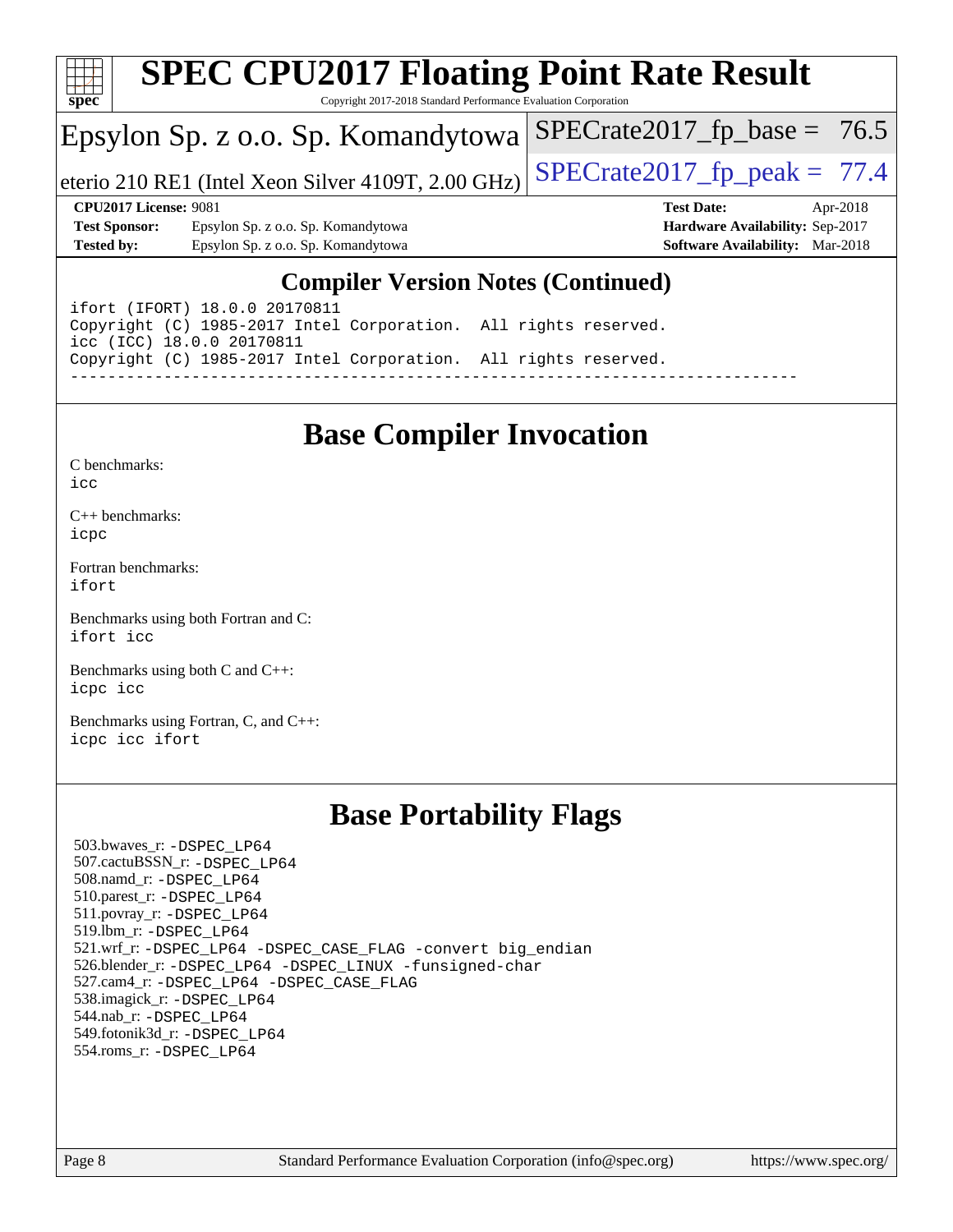| <b>SPEC CPU2017 Floating Point Rate Result</b><br>Copyright 2017-2018 Standard Performance Evaluation Corporation<br>$spec^*$                                                            |                                                                                                     |
|------------------------------------------------------------------------------------------------------------------------------------------------------------------------------------------|-----------------------------------------------------------------------------------------------------|
| Epsylon Sp. z o.o. Sp. Komandytowa                                                                                                                                                       | $SPECrate2017_fp\_base = 76.5$                                                                      |
| eterio 210 RE1 (Intel Xeon Silver 4109T, 2.00 GHz)                                                                                                                                       | $SPECrate2017_fp\_peak = 77.4$                                                                      |
| <b>CPU2017 License: 9081</b><br><b>Test Sponsor:</b><br>Epsylon Sp. z o.o. Sp. Komandytowa<br><b>Tested by:</b><br>Epsylon Sp. z o.o. Sp. Komandytowa                                    | <b>Test Date:</b><br>Apr-2018<br>Hardware Availability: Sep-2017<br>Software Availability: Mar-2018 |
| <b>Base Optimization Flags</b>                                                                                                                                                           |                                                                                                     |
| C benchmarks:<br>-xCORE-AVX512 -ipo -03 -no-prec-div -qopt-prefetch<br>-ffinite-math-only -gopt-mem-layout-trans=3                                                                       |                                                                                                     |
| $C++$ benchmarks:<br>-xCORE-AVX512 -ipo -03 -no-prec-div -qopt-prefetch<br>-ffinite-math-only -qopt-mem-layout-trans=3                                                                   |                                                                                                     |
| Fortran benchmarks:<br>-xCORE-AVX512 -ipo -03 -no-prec-div -qopt-prefetch<br>-ffinite-math-only -qopt-mem-layout-trans=3 -nostandard-realloc-lhs<br>-align array32byte                   |                                                                                                     |
| Benchmarks using both Fortran and C:<br>-xCORE-AVX512 -ipo -03 -no-prec-div -qopt-prefetch<br>-ffinite-math-only -qopt-mem-layout-trans=3 -nostandard-realloc-lhs<br>-align array32byte  |                                                                                                     |
| Benchmarks using both C and C++:<br>-xCORE-AVX512 -ipo -03 -no-prec-div -qopt-prefetch<br>-ffinite-math-only -qopt-mem-layout-trans=3                                                    |                                                                                                     |
| Benchmarks using Fortran, C, and C++:<br>-xCORE-AVX512 -ipo -03 -no-prec-div -qopt-prefetch<br>-ffinite-math-only -qopt-mem-layout-trans=3 -nostandard-realloc-lhs<br>-align array32byte |                                                                                                     |
|                                                                                                                                                                                          |                                                                                                     |
| <b>Base Other Flags</b><br>C benchmarks:<br>$-m64 - std= c11$                                                                                                                            |                                                                                                     |
| $C_{++}$ benchmarks:<br>$-m64$                                                                                                                                                           |                                                                                                     |
| Fortran benchmarks:<br>$-m64$                                                                                                                                                            |                                                                                                     |
| Benchmarks using both Fortran and C:<br>$-m64 - std= c11$                                                                                                                                |                                                                                                     |
| Benchmarks using both C and C++:<br>$-m64 - std= c11$                                                                                                                                    |                                                                                                     |
| (Continued on next page)                                                                                                                                                                 |                                                                                                     |
| Page 9<br>Standard Performance Evaluation Corporation (info@spec.org)                                                                                                                    | https://www.spec.org/                                                                               |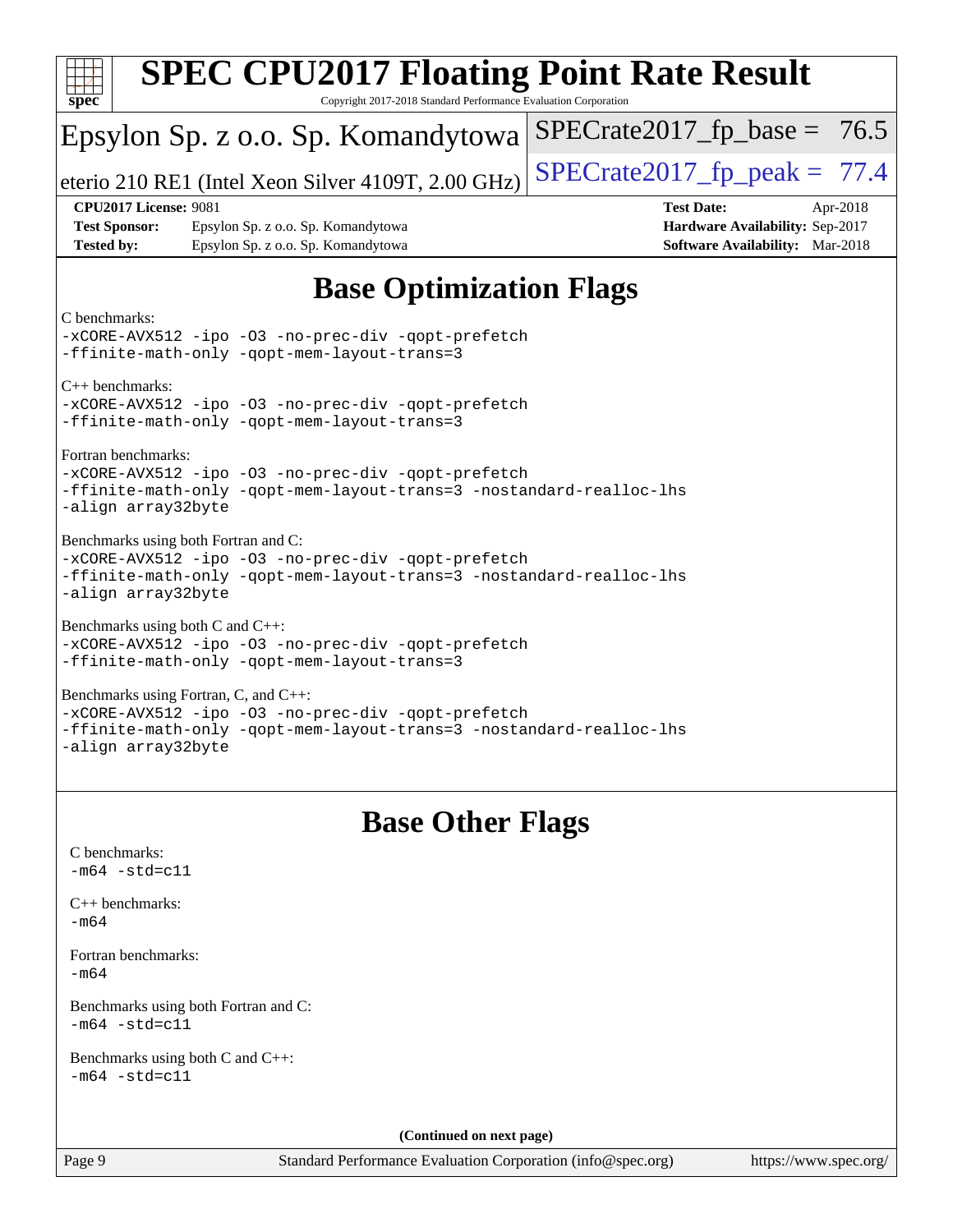

# **[Base Other Flags \(Continued\)](http://www.spec.org/auto/cpu2017/Docs/result-fields.html#BaseOtherFlags)**

[Benchmarks using Fortran, C, and C++:](http://www.spec.org/auto/cpu2017/Docs/result-fields.html#BenchmarksusingFortranCandCXX)  $-m64$   $-std=cl1$ 

**[Peak Compiler Invocation](http://www.spec.org/auto/cpu2017/Docs/result-fields.html#PeakCompilerInvocation)**

[C benchmarks](http://www.spec.org/auto/cpu2017/Docs/result-fields.html#Cbenchmarks):  $i$ cc

[C++ benchmarks:](http://www.spec.org/auto/cpu2017/Docs/result-fields.html#CXXbenchmarks) [icpc](http://www.spec.org/cpu2017/results/res2018q2/cpu2017-20180416-04908.flags.html#user_CXXpeak_intel_icpc_18.0_c510b6838c7f56d33e37e94d029a35b4a7bccf4766a728ee175e80a419847e808290a9b78be685c44ab727ea267ec2f070ec5dc83b407c0218cded6866a35d07)

[Fortran benchmarks](http://www.spec.org/auto/cpu2017/Docs/result-fields.html#Fortranbenchmarks): [ifort](http://www.spec.org/cpu2017/results/res2018q2/cpu2017-20180416-04908.flags.html#user_FCpeak_intel_ifort_18.0_8111460550e3ca792625aed983ce982f94888b8b503583aa7ba2b8303487b4d8a21a13e7191a45c5fd58ff318f48f9492884d4413fa793fd88dd292cad7027ca)

[Benchmarks using both Fortran and C](http://www.spec.org/auto/cpu2017/Docs/result-fields.html#BenchmarksusingbothFortranandC): [ifort](http://www.spec.org/cpu2017/results/res2018q2/cpu2017-20180416-04908.flags.html#user_CC_FCpeak_intel_ifort_18.0_8111460550e3ca792625aed983ce982f94888b8b503583aa7ba2b8303487b4d8a21a13e7191a45c5fd58ff318f48f9492884d4413fa793fd88dd292cad7027ca) [icc](http://www.spec.org/cpu2017/results/res2018q2/cpu2017-20180416-04908.flags.html#user_CC_FCpeak_intel_icc_18.0_66fc1ee009f7361af1fbd72ca7dcefbb700085f36577c54f309893dd4ec40d12360134090235512931783d35fd58c0460139e722d5067c5574d8eaf2b3e37e92)

[Benchmarks using both C and C++](http://www.spec.org/auto/cpu2017/Docs/result-fields.html#BenchmarksusingbothCandCXX): [icpc](http://www.spec.org/cpu2017/results/res2018q2/cpu2017-20180416-04908.flags.html#user_CC_CXXpeak_intel_icpc_18.0_c510b6838c7f56d33e37e94d029a35b4a7bccf4766a728ee175e80a419847e808290a9b78be685c44ab727ea267ec2f070ec5dc83b407c0218cded6866a35d07) [icc](http://www.spec.org/cpu2017/results/res2018q2/cpu2017-20180416-04908.flags.html#user_CC_CXXpeak_intel_icc_18.0_66fc1ee009f7361af1fbd72ca7dcefbb700085f36577c54f309893dd4ec40d12360134090235512931783d35fd58c0460139e722d5067c5574d8eaf2b3e37e92)

[Benchmarks using Fortran, C, and C++:](http://www.spec.org/auto/cpu2017/Docs/result-fields.html#BenchmarksusingFortranCandCXX) [icpc](http://www.spec.org/cpu2017/results/res2018q2/cpu2017-20180416-04908.flags.html#user_CC_CXX_FCpeak_intel_icpc_18.0_c510b6838c7f56d33e37e94d029a35b4a7bccf4766a728ee175e80a419847e808290a9b78be685c44ab727ea267ec2f070ec5dc83b407c0218cded6866a35d07) [icc](http://www.spec.org/cpu2017/results/res2018q2/cpu2017-20180416-04908.flags.html#user_CC_CXX_FCpeak_intel_icc_18.0_66fc1ee009f7361af1fbd72ca7dcefbb700085f36577c54f309893dd4ec40d12360134090235512931783d35fd58c0460139e722d5067c5574d8eaf2b3e37e92) [ifort](http://www.spec.org/cpu2017/results/res2018q2/cpu2017-20180416-04908.flags.html#user_CC_CXX_FCpeak_intel_ifort_18.0_8111460550e3ca792625aed983ce982f94888b8b503583aa7ba2b8303487b4d8a21a13e7191a45c5fd58ff318f48f9492884d4413fa793fd88dd292cad7027ca)

## **[Peak Portability Flags](http://www.spec.org/auto/cpu2017/Docs/result-fields.html#PeakPortabilityFlags)**

Same as Base Portability Flags

# **[Peak Optimization Flags](http://www.spec.org/auto/cpu2017/Docs/result-fields.html#PeakOptimizationFlags)**

[C benchmarks](http://www.spec.org/auto/cpu2017/Docs/result-fields.html#Cbenchmarks):

 519.lbm\_r: [-prof-gen](http://www.spec.org/cpu2017/results/res2018q2/cpu2017-20180416-04908.flags.html#user_peakPASS1_CFLAGSPASS1_LDFLAGS519_lbm_r_prof_gen_5aa4926d6013ddb2a31985c654b3eb18169fc0c6952a63635c234f711e6e63dd76e94ad52365559451ec499a2cdb89e4dc58ba4c67ef54ca681ffbe1461d6b36)(pass 1) [-prof-use](http://www.spec.org/cpu2017/results/res2018q2/cpu2017-20180416-04908.flags.html#user_peakPASS2_CFLAGSPASS2_LDFLAGS519_lbm_r_prof_use_1a21ceae95f36a2b53c25747139a6c16ca95bd9def2a207b4f0849963b97e94f5260e30a0c64f4bb623698870e679ca08317ef8150905d41bd88c6f78df73f19)(pass 2) [-ipo](http://www.spec.org/cpu2017/results/res2018q2/cpu2017-20180416-04908.flags.html#user_peakPASS1_COPTIMIZEPASS2_COPTIMIZE519_lbm_r_f-ipo) [-xCORE-AVX512](http://www.spec.org/cpu2017/results/res2018q2/cpu2017-20180416-04908.flags.html#user_peakPASS2_COPTIMIZE519_lbm_r_f-xCORE-AVX512) [-O3](http://www.spec.org/cpu2017/results/res2018q2/cpu2017-20180416-04908.flags.html#user_peakPASS1_COPTIMIZEPASS2_COPTIMIZE519_lbm_r_f-O3) [-no-prec-div](http://www.spec.org/cpu2017/results/res2018q2/cpu2017-20180416-04908.flags.html#user_peakPASS1_COPTIMIZEPASS2_COPTIMIZE519_lbm_r_f-no-prec-div) [-qopt-prefetch](http://www.spec.org/cpu2017/results/res2018q2/cpu2017-20180416-04908.flags.html#user_peakPASS1_COPTIMIZEPASS2_COPTIMIZE519_lbm_r_f-qopt-prefetch) [-ffinite-math-only](http://www.spec.org/cpu2017/results/res2018q2/cpu2017-20180416-04908.flags.html#user_peakPASS1_COPTIMIZEPASS2_COPTIMIZE519_lbm_r_f_finite_math_only_cb91587bd2077682c4b38af759c288ed7c732db004271a9512da14a4f8007909a5f1427ecbf1a0fb78ff2a814402c6114ac565ca162485bbcae155b5e4258871) [-qopt-mem-layout-trans=3](http://www.spec.org/cpu2017/results/res2018q2/cpu2017-20180416-04908.flags.html#user_peakPASS1_COPTIMIZEPASS2_COPTIMIZE519_lbm_r_f-qopt-mem-layout-trans_de80db37974c74b1f0e20d883f0b675c88c3b01e9d123adea9b28688d64333345fb62bc4a798493513fdb68f60282f9a726aa07f478b2f7113531aecce732043)

 538.imagick\_r: [-xCORE-AVX512](http://www.spec.org/cpu2017/results/res2018q2/cpu2017-20180416-04908.flags.html#user_peakCOPTIMIZE538_imagick_r_f-xCORE-AVX512) [-ipo](http://www.spec.org/cpu2017/results/res2018q2/cpu2017-20180416-04908.flags.html#user_peakCOPTIMIZE538_imagick_r_f-ipo) [-O3](http://www.spec.org/cpu2017/results/res2018q2/cpu2017-20180416-04908.flags.html#user_peakCOPTIMIZE538_imagick_r_f-O3) [-no-prec-div](http://www.spec.org/cpu2017/results/res2018q2/cpu2017-20180416-04908.flags.html#user_peakCOPTIMIZE538_imagick_r_f-no-prec-div) [-qopt-prefetch](http://www.spec.org/cpu2017/results/res2018q2/cpu2017-20180416-04908.flags.html#user_peakCOPTIMIZE538_imagick_r_f-qopt-prefetch) [-ffinite-math-only](http://www.spec.org/cpu2017/results/res2018q2/cpu2017-20180416-04908.flags.html#user_peakCOPTIMIZE538_imagick_r_f_finite_math_only_cb91587bd2077682c4b38af759c288ed7c732db004271a9512da14a4f8007909a5f1427ecbf1a0fb78ff2a814402c6114ac565ca162485bbcae155b5e4258871) [-qopt-mem-layout-trans=3](http://www.spec.org/cpu2017/results/res2018q2/cpu2017-20180416-04908.flags.html#user_peakCOPTIMIZE538_imagick_r_f-qopt-mem-layout-trans_de80db37974c74b1f0e20d883f0b675c88c3b01e9d123adea9b28688d64333345fb62bc4a798493513fdb68f60282f9a726aa07f478b2f7113531aecce732043)

544.nab\_r: Same as 519.lbm\_r

**(Continued on next page)**

Page 10 Standard Performance Evaluation Corporation [\(info@spec.org\)](mailto:info@spec.org) <https://www.spec.org/>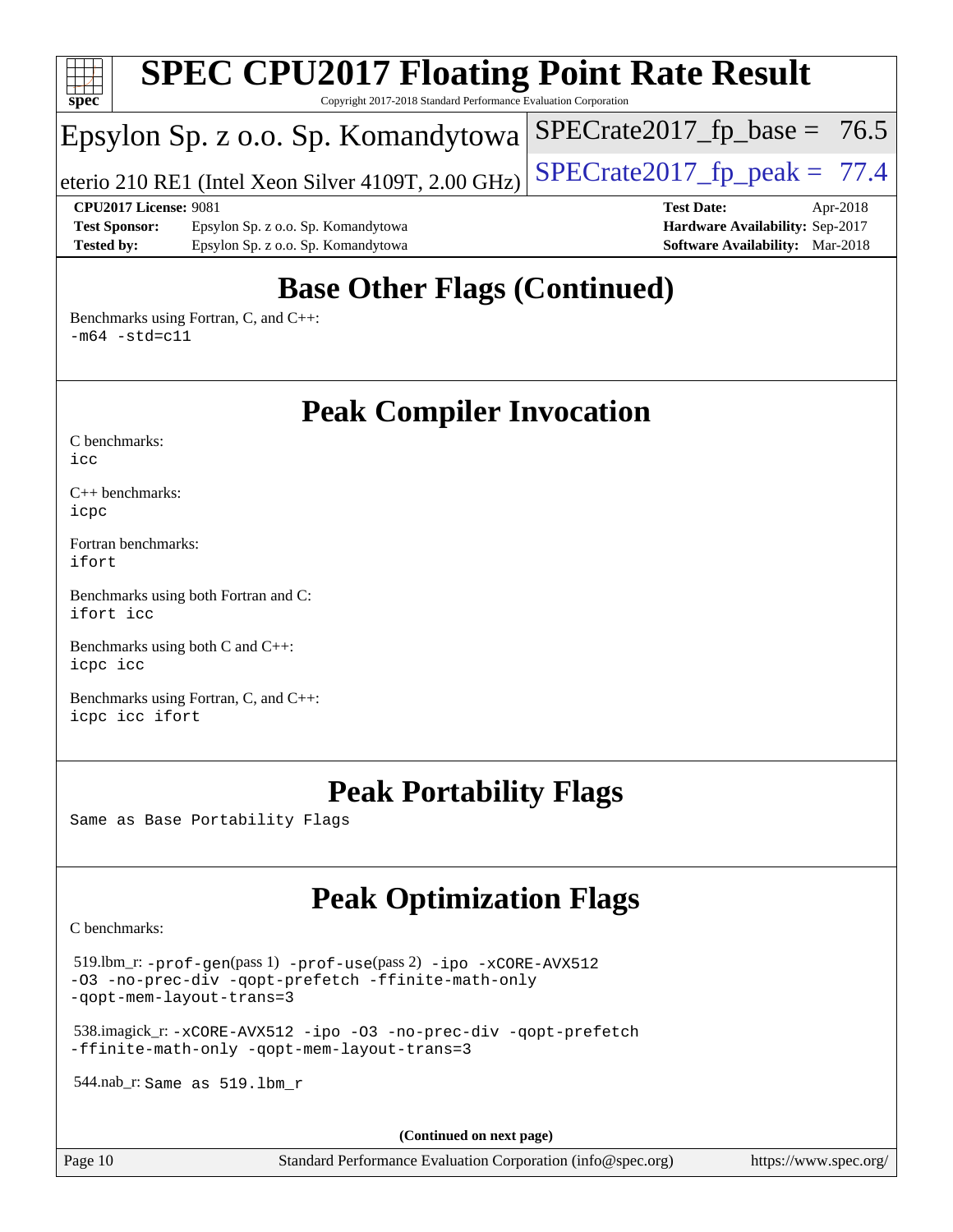![](_page_10_Picture_0.jpeg)

| $-prof-qen(pass 1) -prof-use(pass 2) -ipo -xCORE-AVX512 -03$        |  |
|---------------------------------------------------------------------|--|
| -no-prec-div -qopt-prefetch -ffinite-math-only                      |  |
| -gopt-mem-layout-trans=3 -nostandard-realloc-lhs -align array32byte |  |

# **[Peak Other Flags](http://www.spec.org/auto/cpu2017/Docs/result-fields.html#PeakOtherFlags)**

[C benchmarks](http://www.spec.org/auto/cpu2017/Docs/result-fields.html#Cbenchmarks):  $-m64$   $-std=cl1$ 

[C++ benchmarks:](http://www.spec.org/auto/cpu2017/Docs/result-fields.html#CXXbenchmarks) [-m64](http://www.spec.org/cpu2017/results/res2018q2/cpu2017-20180416-04908.flags.html#user_CXXpeak_intel_intel64_18.0_af43caccfc8ded86e7699f2159af6efc7655f51387b94da716254467f3c01020a5059329e2569e4053f409e7c9202a7efc638f7a6d1ffb3f52dea4a3e31d82ab)

[Fortran benchmarks](http://www.spec.org/auto/cpu2017/Docs/result-fields.html#Fortranbenchmarks): [-m64](http://www.spec.org/cpu2017/results/res2018q2/cpu2017-20180416-04908.flags.html#user_FCpeak_intel_intel64_18.0_af43caccfc8ded86e7699f2159af6efc7655f51387b94da716254467f3c01020a5059329e2569e4053f409e7c9202a7efc638f7a6d1ffb3f52dea4a3e31d82ab)

**(Continued on next page)**

Page 11 Standard Performance Evaluation Corporation [\(info@spec.org\)](mailto:info@spec.org) <https://www.spec.org/>